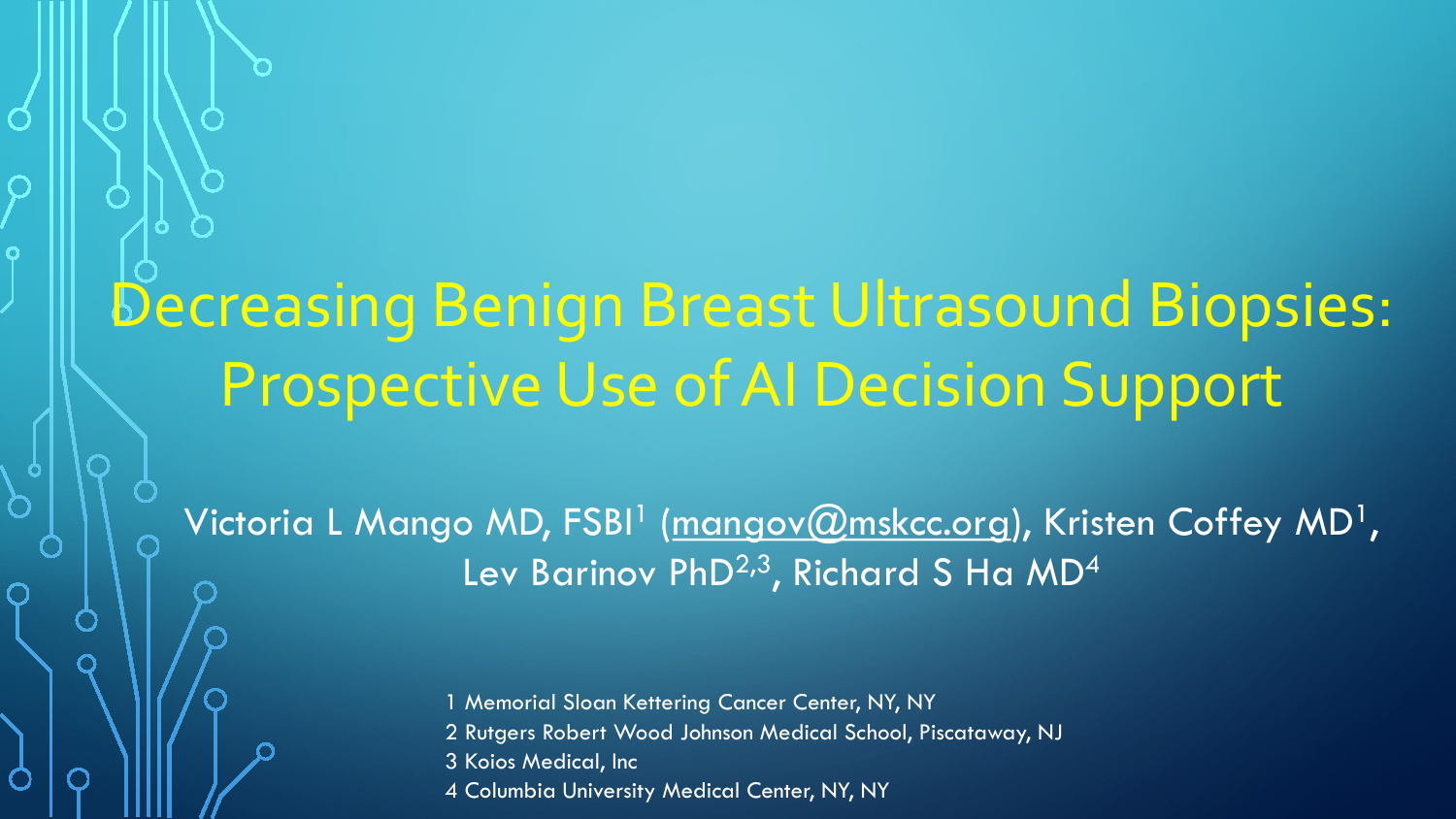

## DISCLOSURES

#### Victoria L Mango:

Koios Medical Inc (Financial compensation as radiologist reader) Bayer Healthcare (Consultant)

Lev Barinov: Employee of Koios Medical, Inc

Nothing to Disclose: Kristen Coffey and Richard Ha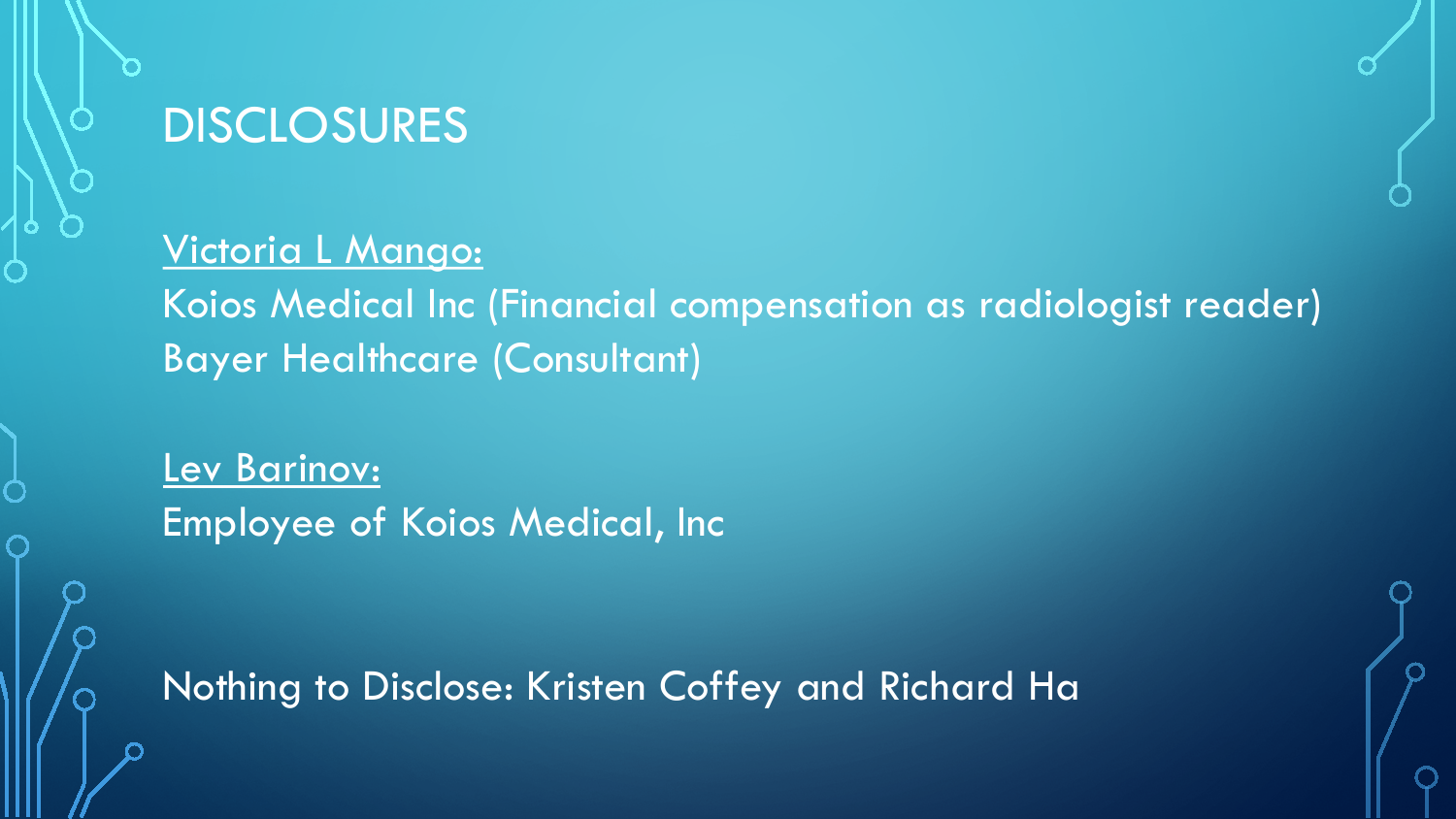## BACKGROUND

- AI decision support (DS) for breast ultrasound
	- Koios DS for Breast
- **Dises machine learning/AI to generate** probability of malignancy for a userselected region of interest
- $\triangleright$  Probability of malignancy mapped to four categories (benign, probably benign, suspicious, probably malignant) which are then aligned with BI-RADS categories



Mango VL, Sun M, Wynn RT, Ha R. Should we ignore, follow, or biopsy? Impact of Artificial Intelligence Decision Support on Breast Ultrasound Lesion Assessment. AJR 2020;214:1445-1452.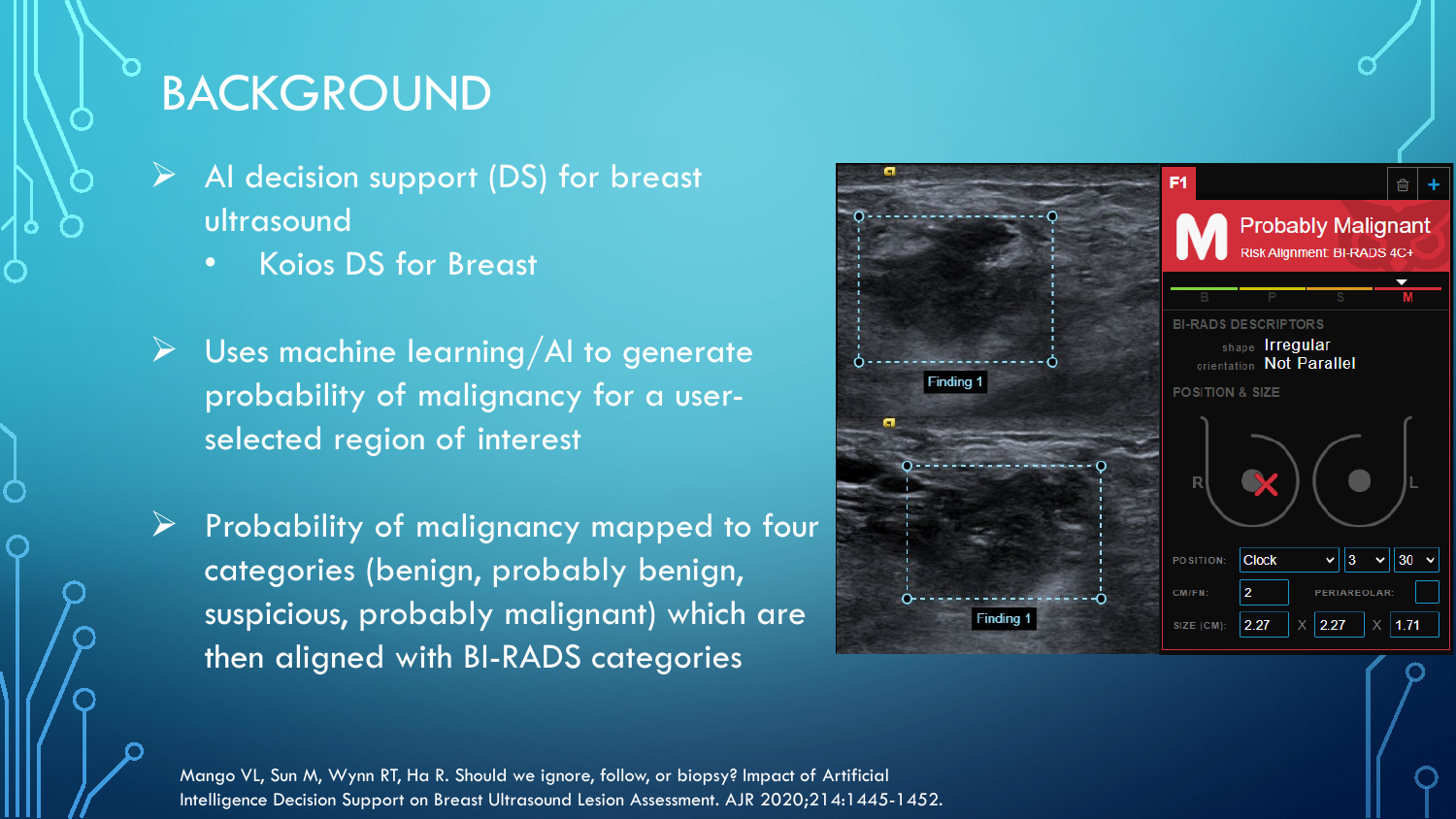

To examine the affect of prospective AI decision support (Koios DS for Breast) use on breast ultrasound biopsy performance metrics.

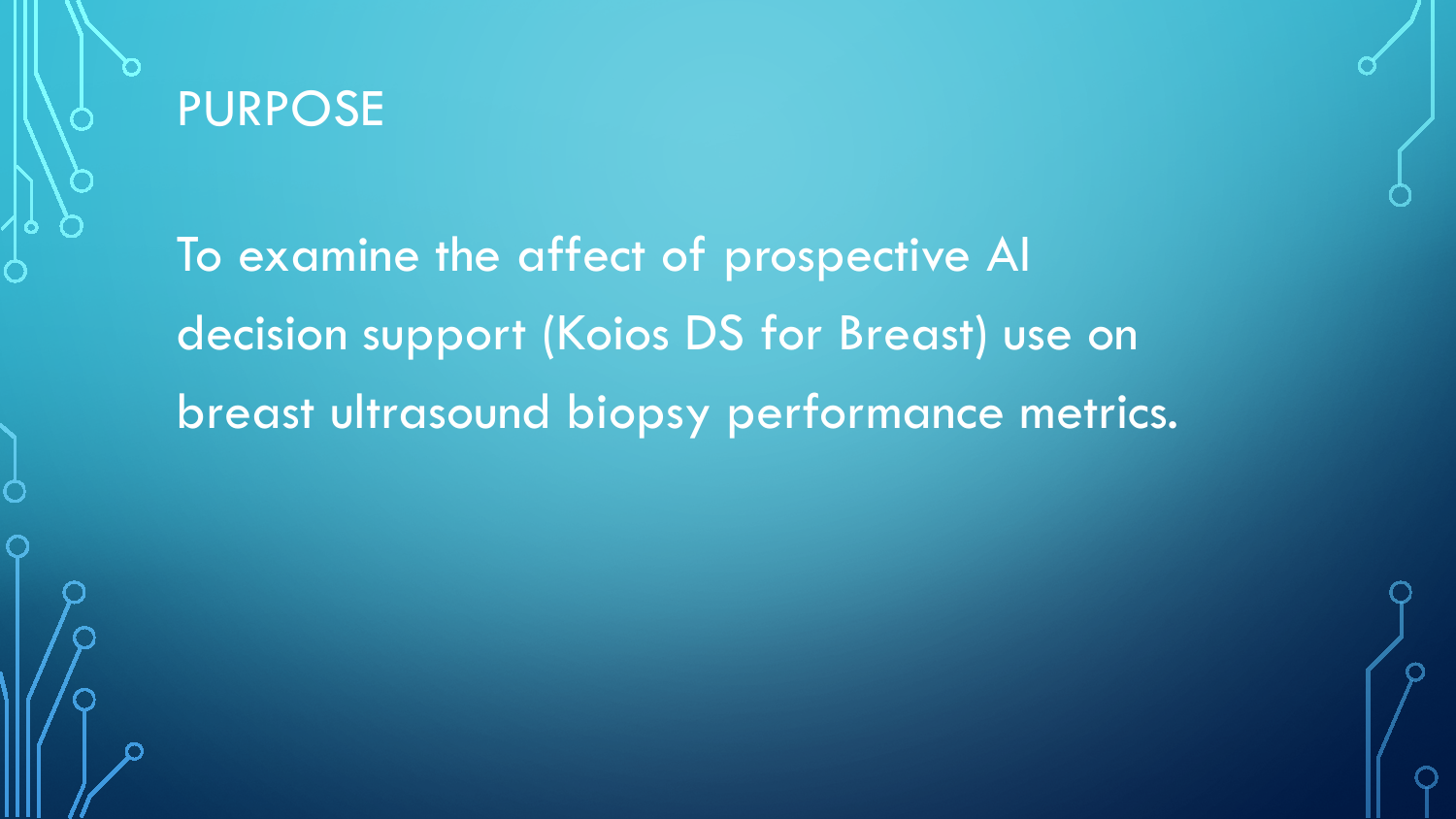

QI/QA analysis: Non-identifiable, HIPAA compliant data

Evaluation of breast ultrasound biopsy performance metrics: Large private practice radiology group for a 12-month period before and for 12 months following a 6 month adaptation period of AI technology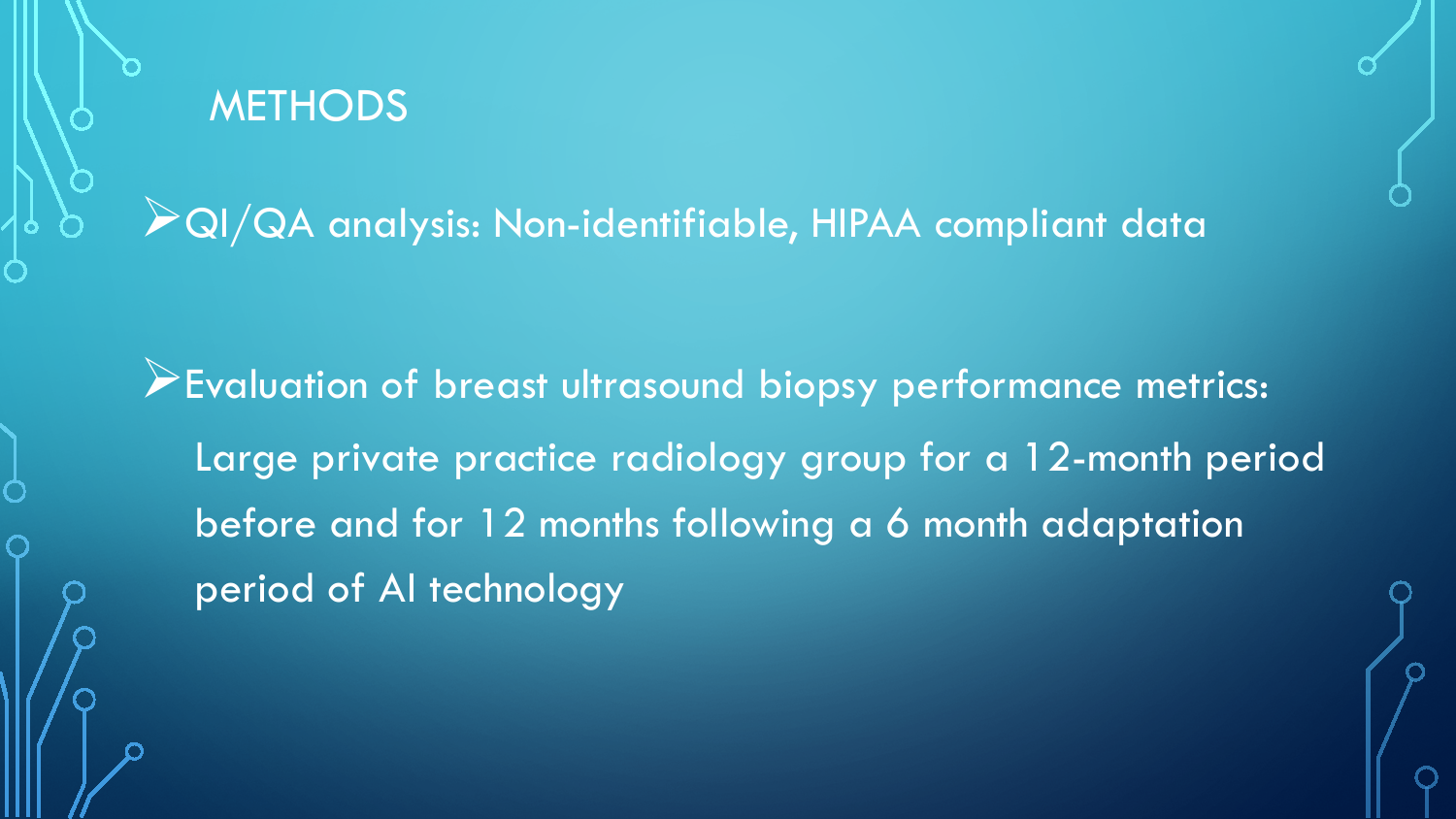Radiologists utilized AI technology in real-time • At their discretion, part of their routine clinical practice

**2 DS** use verified via audit and quality logs from Koios Medical

 $\triangleright$ Impact on physician performance assessed by comparing retrospectively obtained metrics of physician performance before Koios DS was in use to prospective metrics after Koios DS was implemented, following a 6-month acclimatization period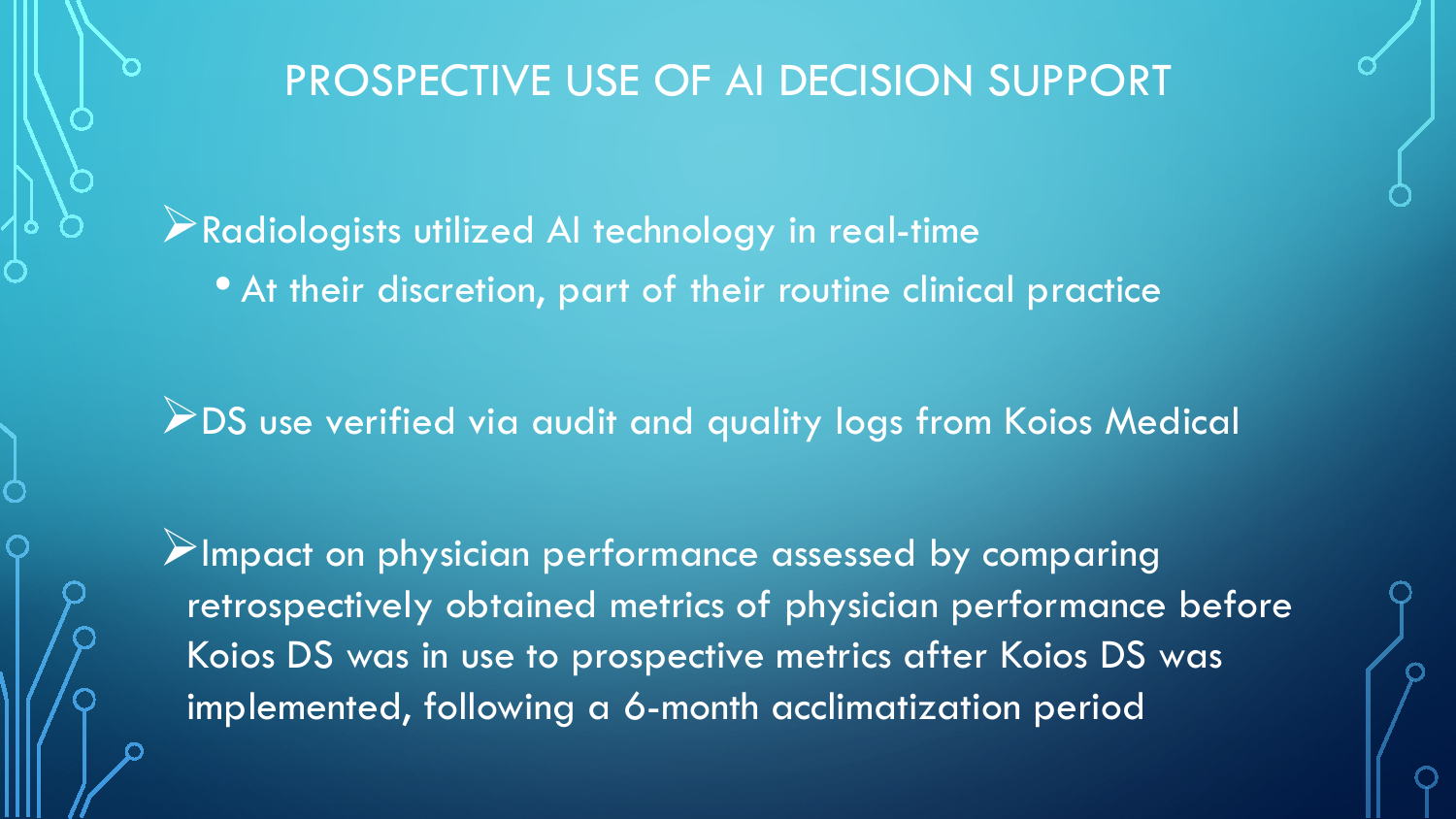

 $2$  radiologists (10 breast fellowship trained)

- Al utilization rate on diagnostic breast ultrasound studies: 57.9%
- 1 radiologist left the practice and 4 joined in assessed intervals

- Total 6087 diagnostic breast ultrasound exams following the implementation of AI
	- 2060 in 6-months immediately following AI installation
	- 4027 in 7-18 months following AI installation that were tracked for comparison to the 12 months preceding AI installation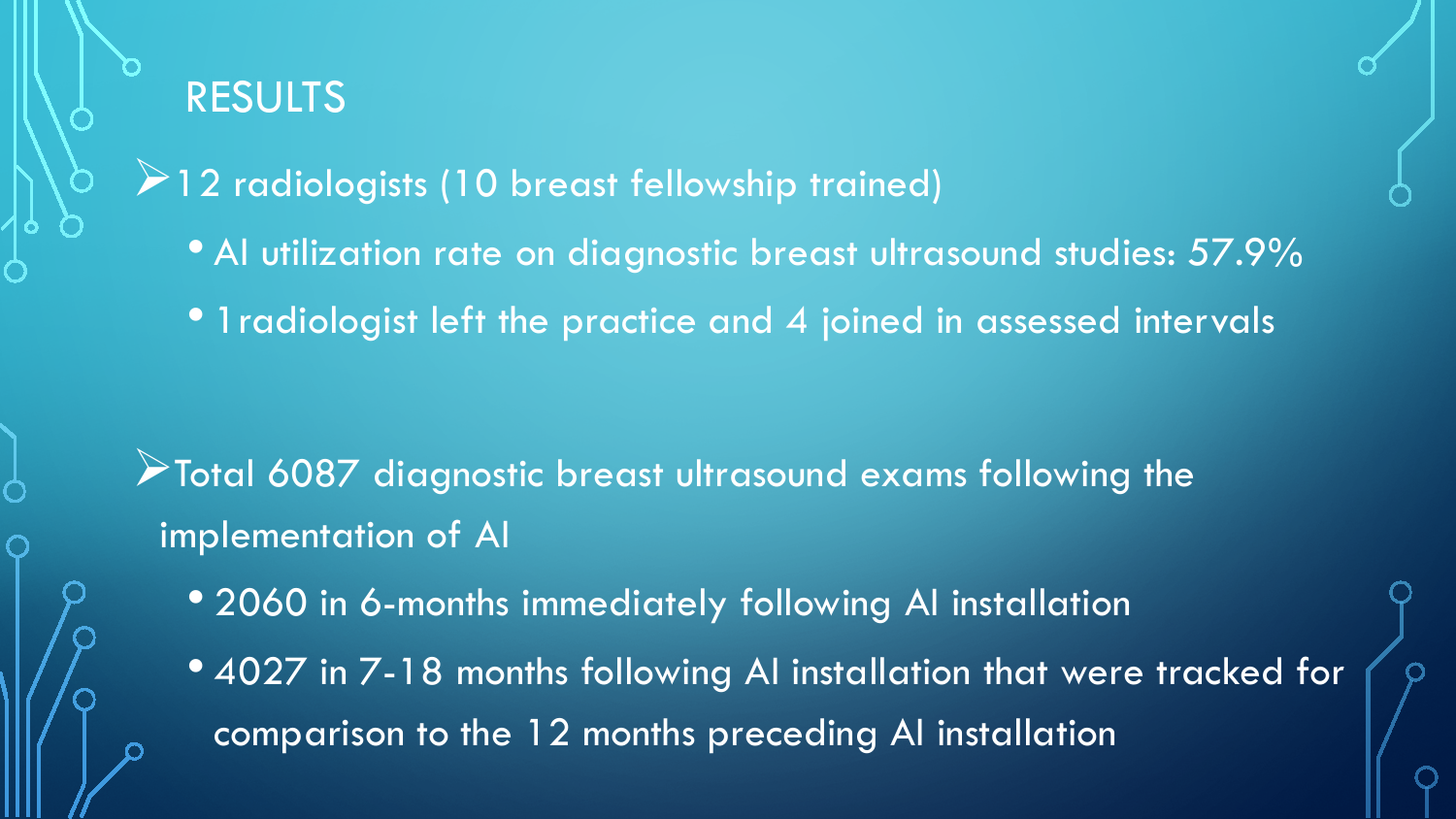

When comparing 12 months prior to AI implementation to the tracked 12-month period after:

• *Benign biopsy rate decreased*  $71.79\%$  to 59.2% (p = .04) • Overall biopsy rate unchanged 117/3761 (3.1%) to 125/4027  $(3.1\%)$  (p = 0.98)



Graph illustrating changes in biopsy rate (yellow line) and benign biopsy rate (solid pink line with shaded pink 95% CI); Gray vertical dashed line = mid-point of 6-month AI decision support adaptation period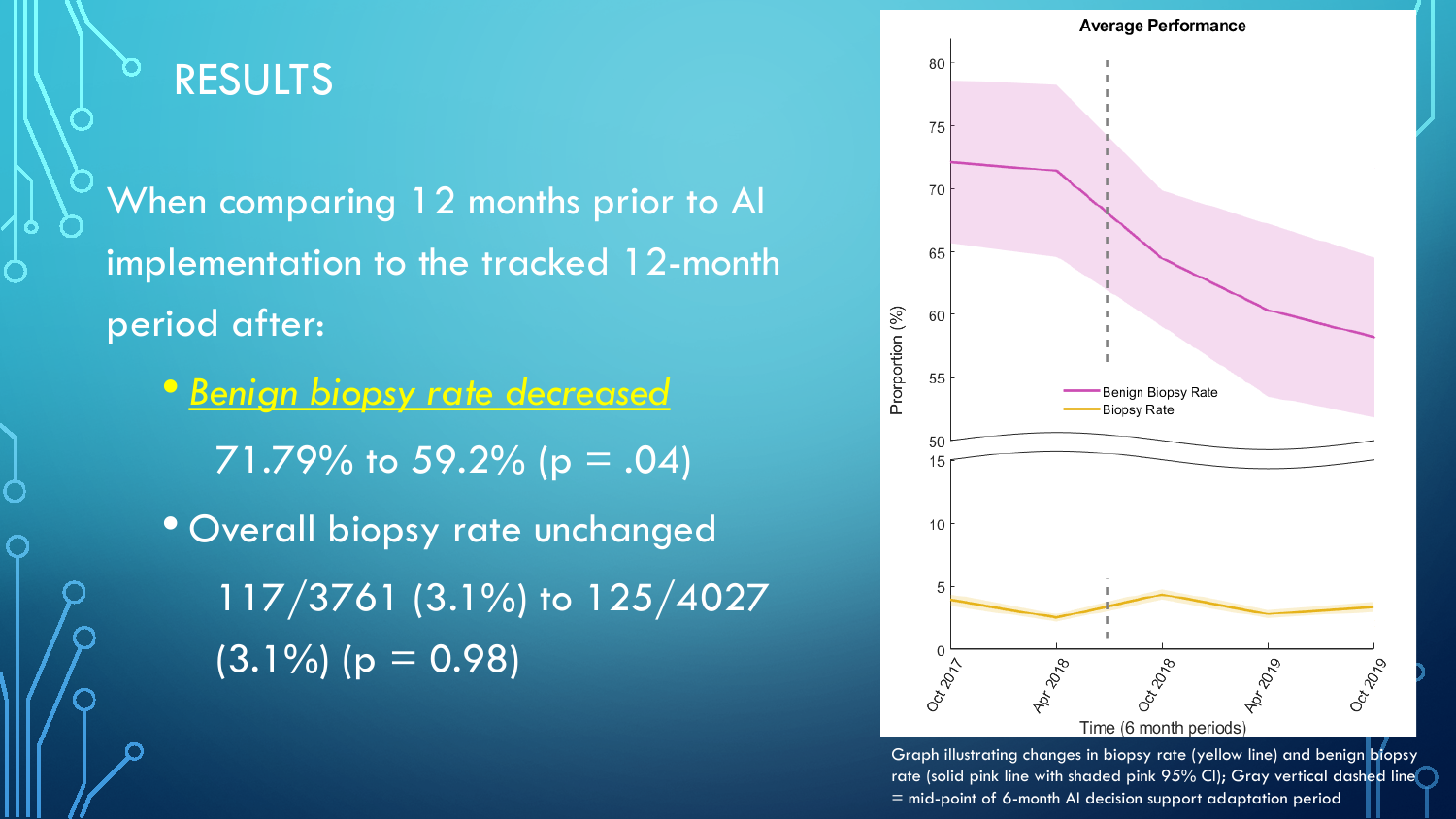

### RESULTS

When comparing 12 months prior to AI implementation to the tracked 12-month period after:

**•** PPV<sub>3</sub> increased 28.2% to 40.8%  $(p = .04)$ 



Graph illustrating changes in positive predictive value (PPV<sub>3</sub>) (solid green line with shaded green 95% CI) over time. Gray vertical dashed line = mid-point of 6-month AI decision support adaptation period